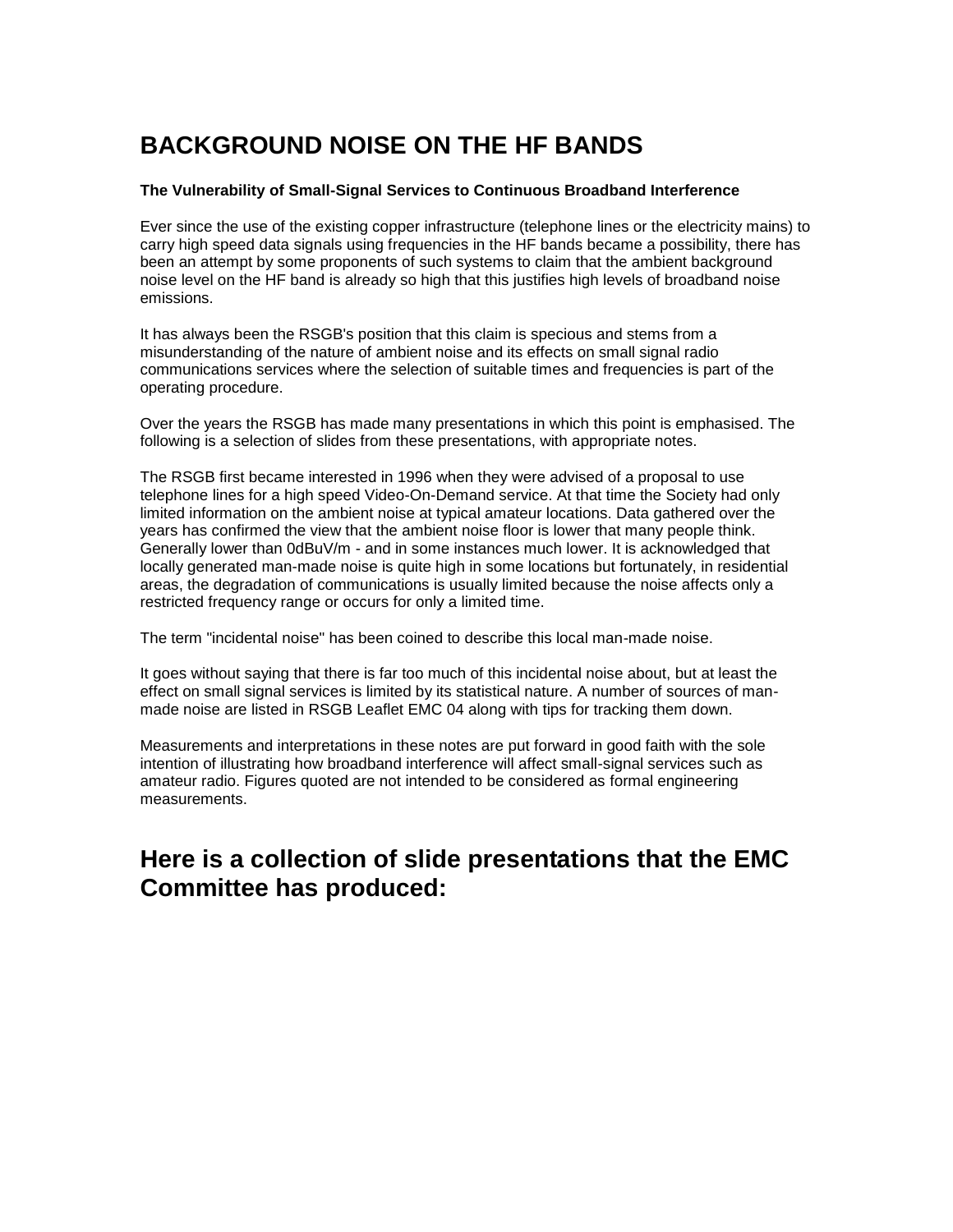# **Slide 1. Made for a presentation to the RA Technical Working Group**

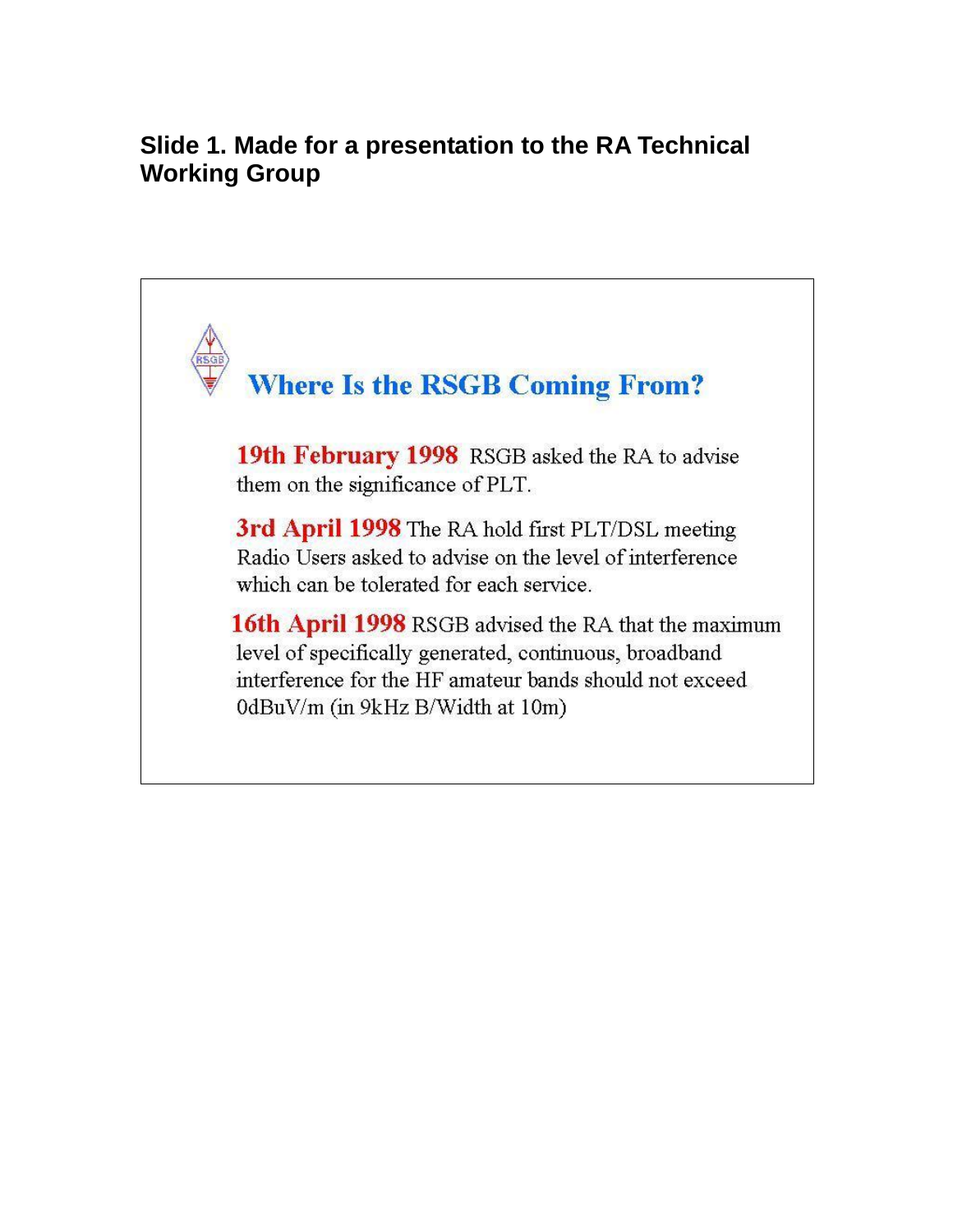



The basic plot was originally made for the "RSGB Guide to EMC" to emphasise the problems of making measurements in a 9kHz bandwidth. It has been used in various presentations to illustrate the RSGB's contention that the ambient noise floor is lower than is generally thought. The field-strength is nominal, being calculated from the measured signal level using the standard dipole formula. The relationship between the noise in 100Hz and 9kHz is illustrative only since the noise is not really white. Measurements on spot frequencies, such as this one, are simple to carry out requiring only a dipole antenna and an accurate measuring receiver. The plot was obtained by feeding the IF output of the measuring receiver into a spectrum analyser.

This plot highlights the importance of making sure that any plot of signals and noise on the HF band actually indicates the true ambient noise, and not the instrument noise floor.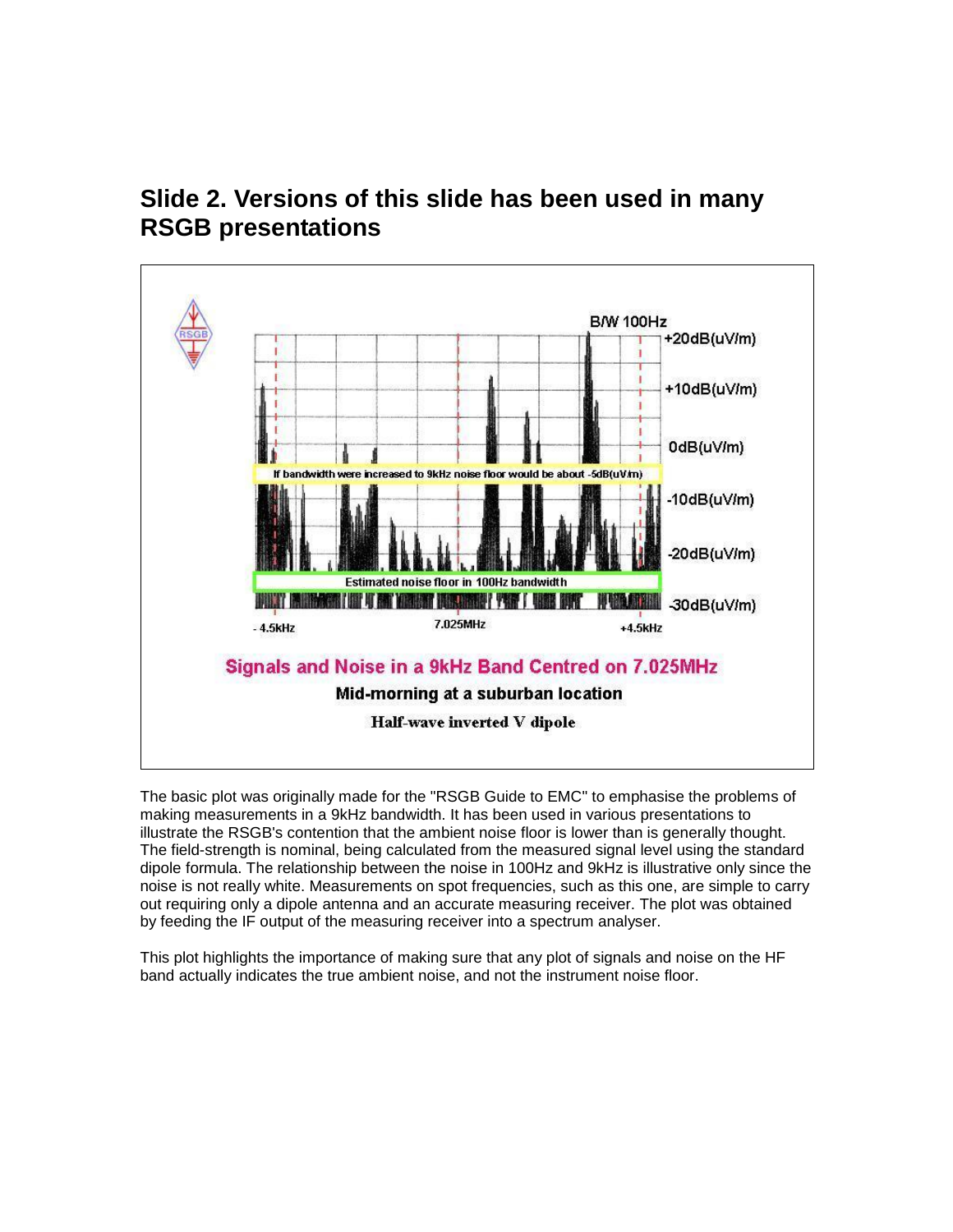

# **Slide 3. Made for a Presentation to the RSGB's HF Convention.**

Slide 3 illustrates the significance of ambient noise levels and proposed standards in the HF band. The NB30 limits have been calculated for a distance of 10m from the original levels at 3m. The ETSI PLT SRD limit was from a draft document which has since been withdrawn. It is included as an indication of the magnitude of the regulatory problems.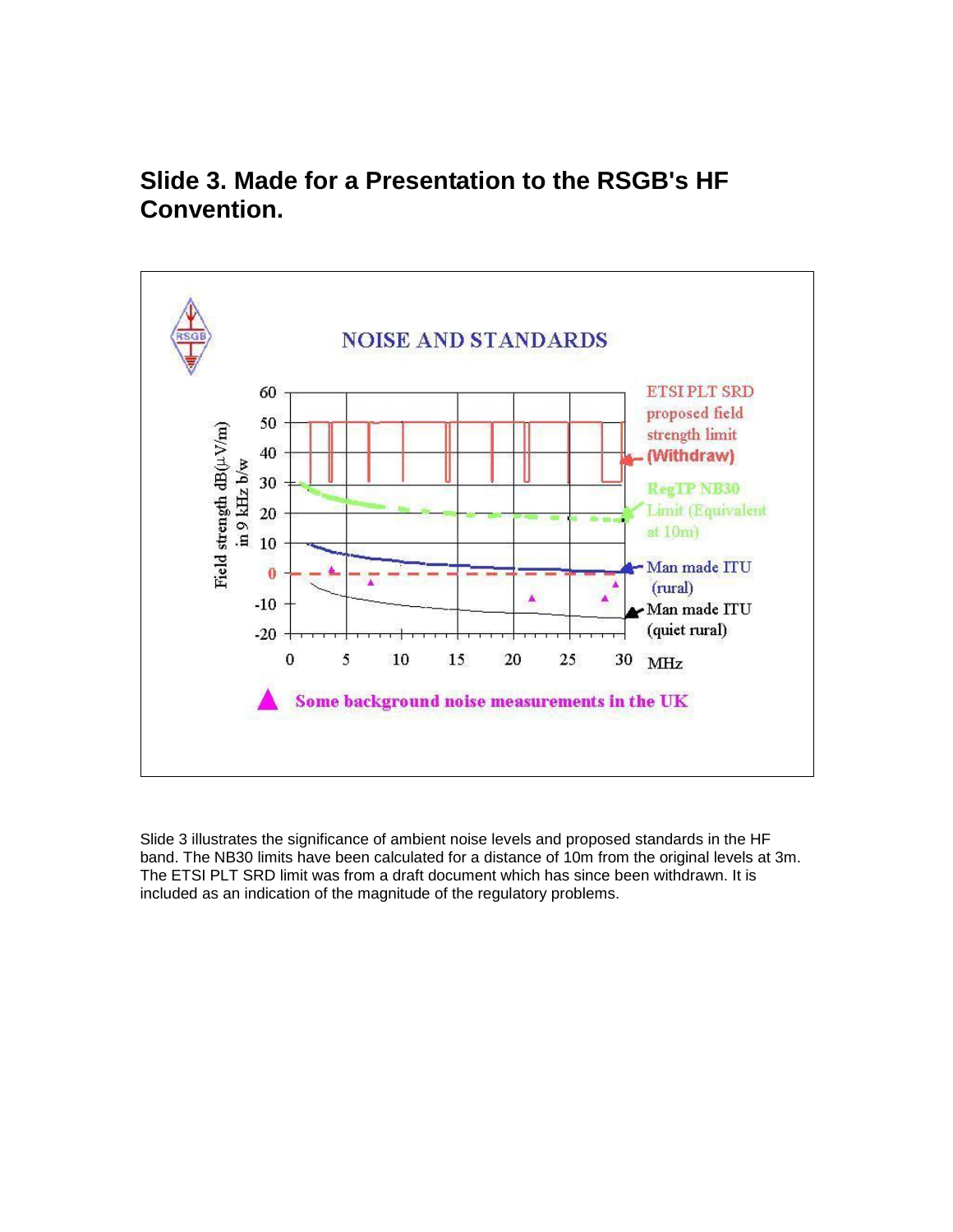### **Slide 4. Made for a presentation to the RA Technical Working Group.**



The basic slide is taken from the predictions of signal strength in the UK for signals from the "Dexpedition" station on the Comoro Islands. This would be running relatively high power to a good antenna. A 30dBuV/m line was added because a 30dBuV/m limit for the amateur bands was under discussion at the time. The proposal which gave rise to this has since been withdrawn.

It should be noted that the "capture area" of a resonant antenna on this frequency is quite large so that 5dBuV/m represents a reasonably good signal at the receiver input (about S7).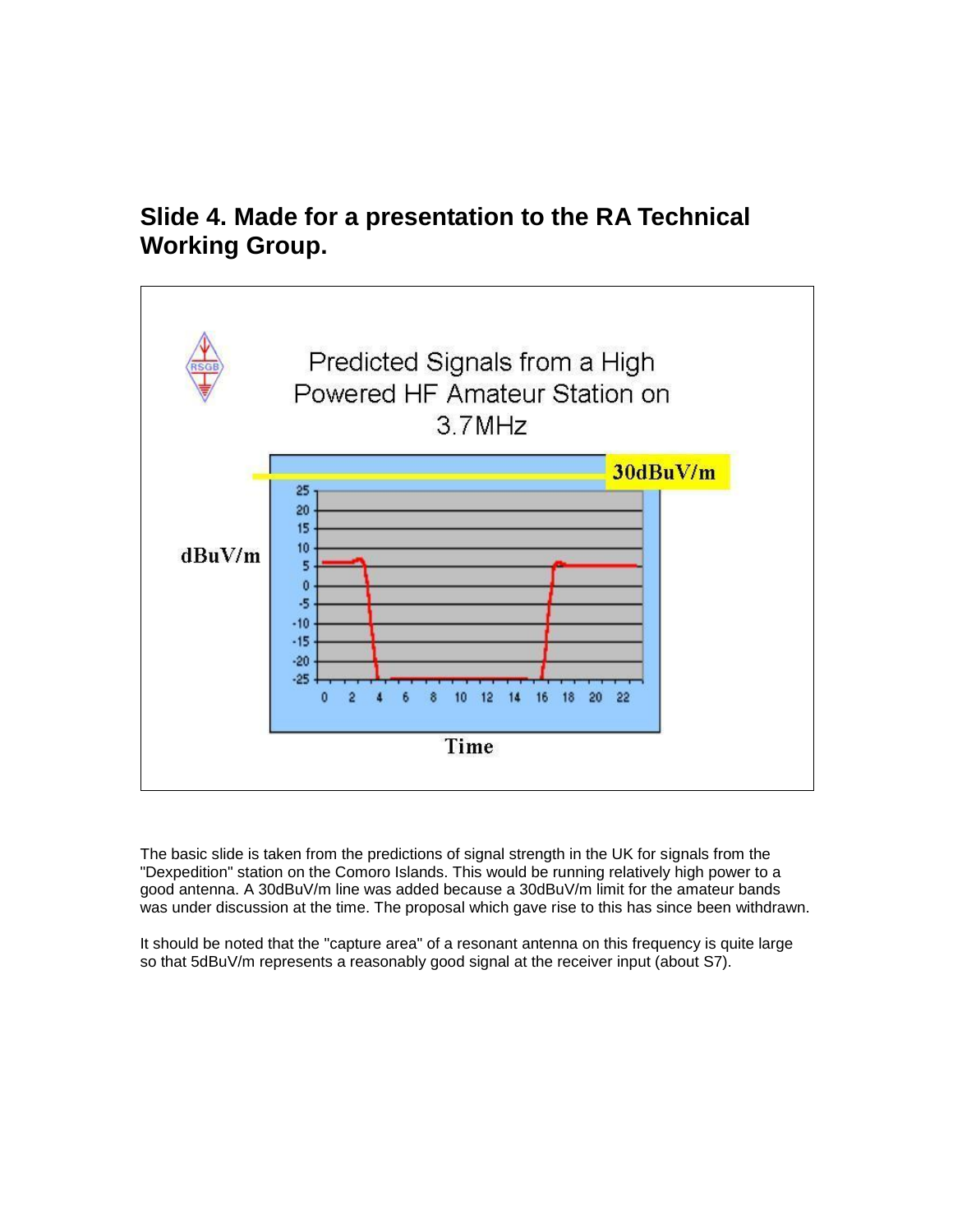### **Slide 5. Made for a presentation to the IIR 4th Powerline Conference.**



The intention of slides 5 and 6 is to draw attention to the fact that, where conductor deployment leads to a significant proportion of the energy being radiated, the levels of common-mode current permitted by product standards such as CISPR 22 would give rise to severe interference to smallsignal services.

The current was measured with a current transformer and was constant to +/- 2dB throughout the wire between source and load.

On Slide 6 (below) The top plot shows signals in the band 7.0 to 7.1MHz when the noise generator is switched off. The lower plot shows the effect when the noise generator is switched on.

As a confidence check a communications receiver was connected in place of the spectrum analyser. The receiver was tuned to a signal of approximately S9 and an audio recording made. The wanted signal was strong and clearly audible but became unintelligible when the noise generator was switched on.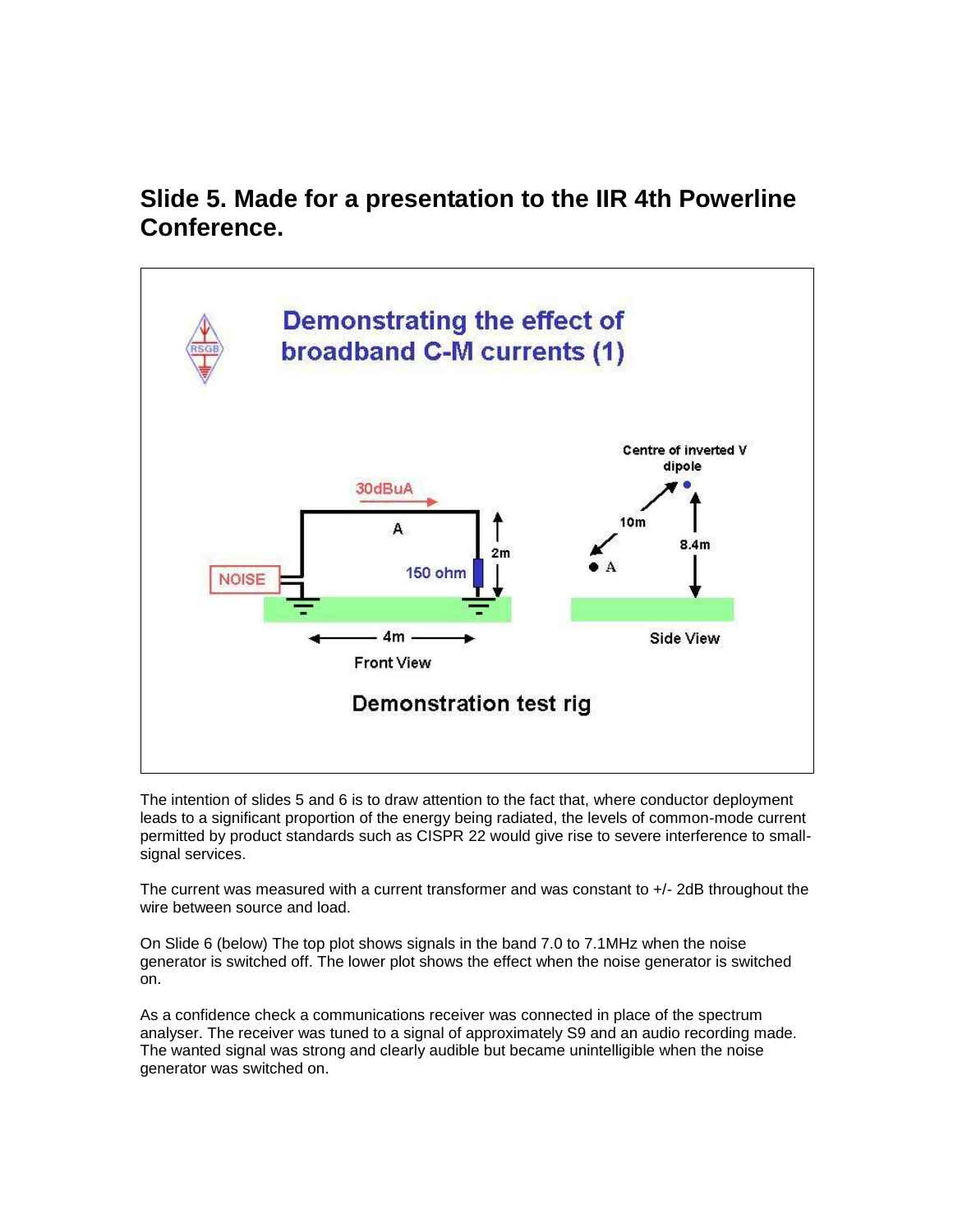## **Slide 6. Made for a presentation to the IIR 4th Powerline Conference.**



The vertical axis is the signal from the inverted V dipole. The baseline of the plot is the instrument noise floor not the ambient noise (see slide 2 above).